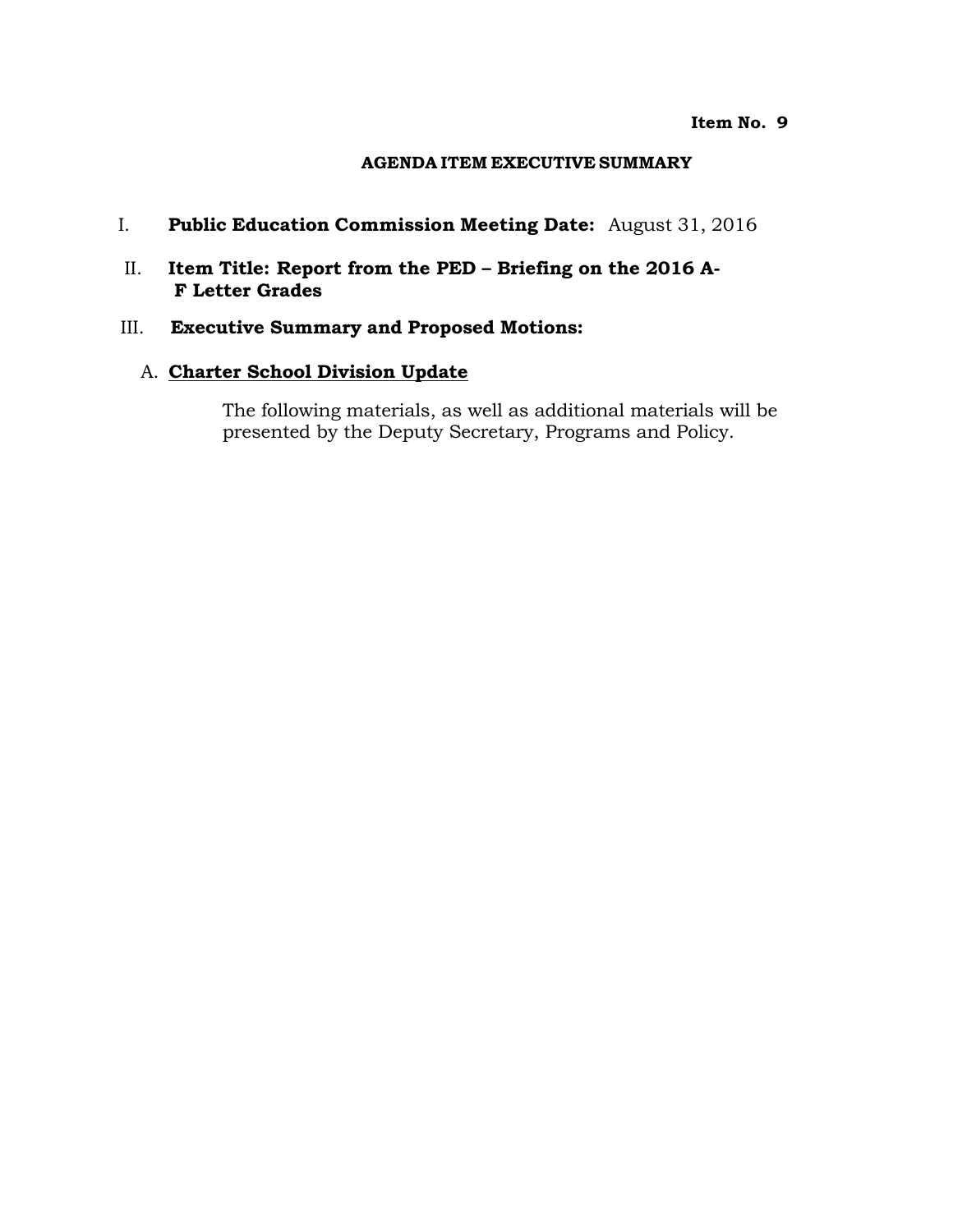

#### **BACKGROUND**

- Since 2012, the New Mexico Public Education Department has issued school ratings based on a five level, letter grade scale – A, B, C, D, and F.
- There were 849 public schools in New Mexico in the 2015-2016 school year 635 elementary and middle and 214 high schools.
- Elementary and Middle schools are graded using the same model. The components of this model include Current Standing (proficiency), School Growth, Student Growth of Highest Performing Students, Student Growth of Lowest Performing Students, and Opportunity to Learn.
- High schools are graded using a model that includes graduation rates and college-and careerready indicators.

#### **CHANGES FOR 2016**

- PED has simplified the language in the score report so that parents, educators, and communities have a clearer understanding of school grading components and categories.
- In 2015, to aid in the transition to PARCC, proficiency was weighted less and growth more as our students became comfortable with the new tests.
- This year, proficiency and growth are given equal weight within the "current standing" category. In 2017, New Mexico will return to the previous weighting of proficiency.

|                           | <b>High School</b> |                       | <b>Elementary School</b><br>(Includes Middle Schools) |                |                |                |
|---------------------------|--------------------|-----------------------|-------------------------------------------------------|----------------|----------------|----------------|
|                           | Year 1<br>2015     | <b>Year 2</b><br>2016 | Year 3<br>2017                                        | Year 1<br>2015 | Year 2<br>2016 | Year 3<br>2017 |
| <b>Proficiency Points</b> | 10                 | <b>15</b>             | 20                                                    | 15             | 20             | 25             |
| <b>Growth Points</b>      | 20                 | <b>15</b>             | 10                                                    | 25             | <b>20</b>      | 15             |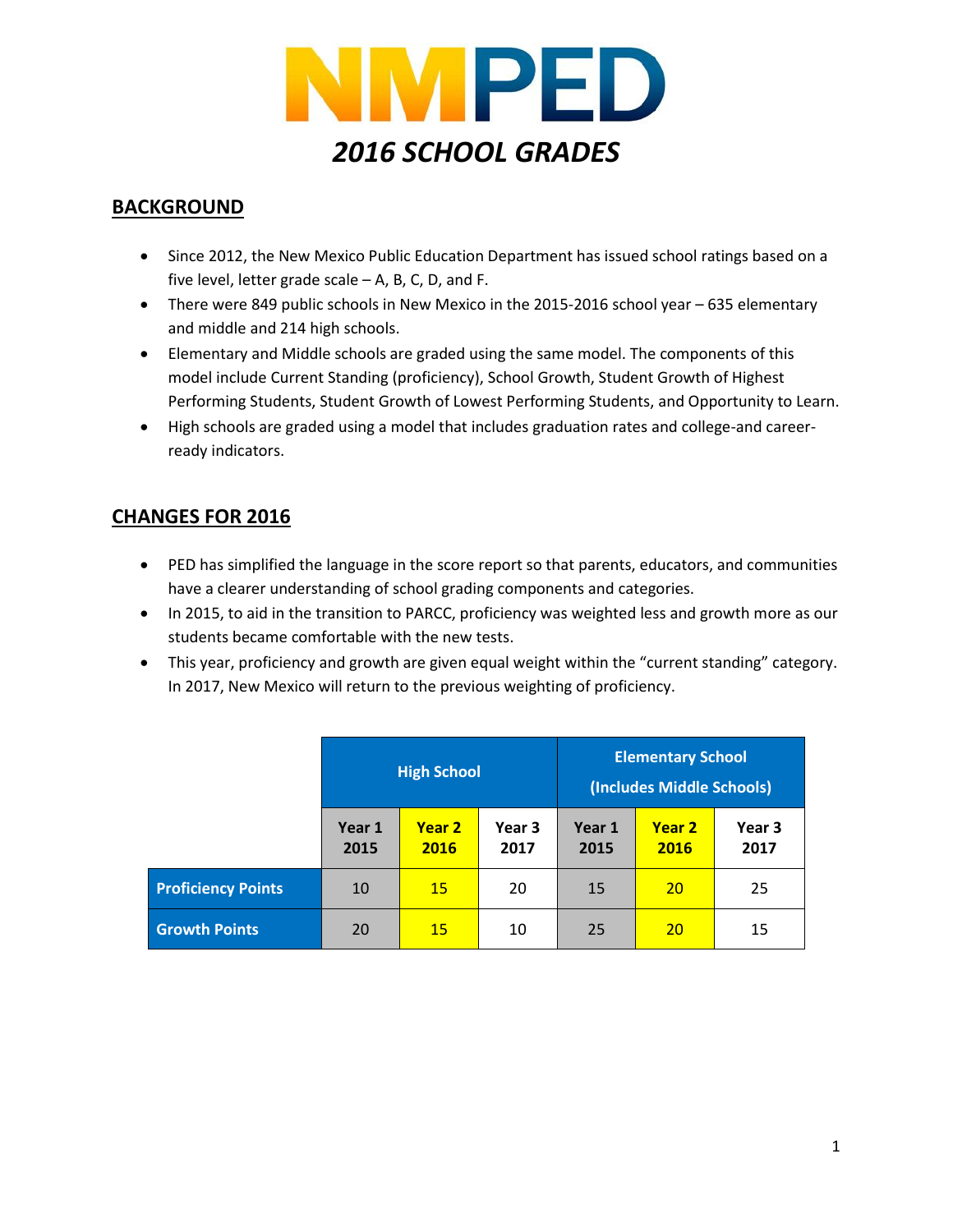#### **HIGHLIGHTS**

#### **New Mexico is Rising:**

- $\circ$  New Mexico's schools are rising with the number of A & B schools exceeding the number of D & F schools in 2016.
- o Since last year, New Mexico has increased the number of schools earning an A or B, while reducing the number of schools earning a C, D, or F.
- $\circ$  Since 2012, when school grading first began, the number of A&B schools has increased by one-third, giving 30,000 more students access to better schools.

#### **Overall Progress:**

- $\circ$  33% of all schools have grades that went up, compared to the 29% that went up in 2015.
- o 36% of all schools have grades that remained the same, compared to 28% in 2015.
- o 31% of all schools have grades that went down versus 44% in 2015.

#### **Elementary/Middle schools:**

- o 36% of schools improved in 2016, compared to 25% in 2015.
- o 32% maintained their grades in 2016 in comparison to 37% in 2015.
- o 32% have grades that went down in 2016, compared to 36% in 2015.

#### **High Schools:**

- o 25% improved in 2016 versus 22% in 2015.
- o 47% maintained their grade in 2016, compared to 41% in 2015.
- o 28% went down in 2016 in comparison to 36% in 2015.

|                    | $\mathsf{A}$ | B   |     | D   | F   |
|--------------------|--------------|-----|-----|-----|-----|
| <b>All Schools</b> | 118          | 207 | 209 | 204 | 111 |
|                    | 14%          | 24% | 25% | 24% | 13% |
| <b>Elementary</b>  | 86           | 168 | 131 | 156 | 94  |
| <b>Schools</b>     | 14%          | 26% | 21% | 25% | 15% |
| <b>High</b>        | 32           | 39  | 78  | 48  | 17  |
| <b>Schools</b>     | 15%          | 18% | 36% | 22% | 8%  |

#### **2016 SCHOOL GRADES**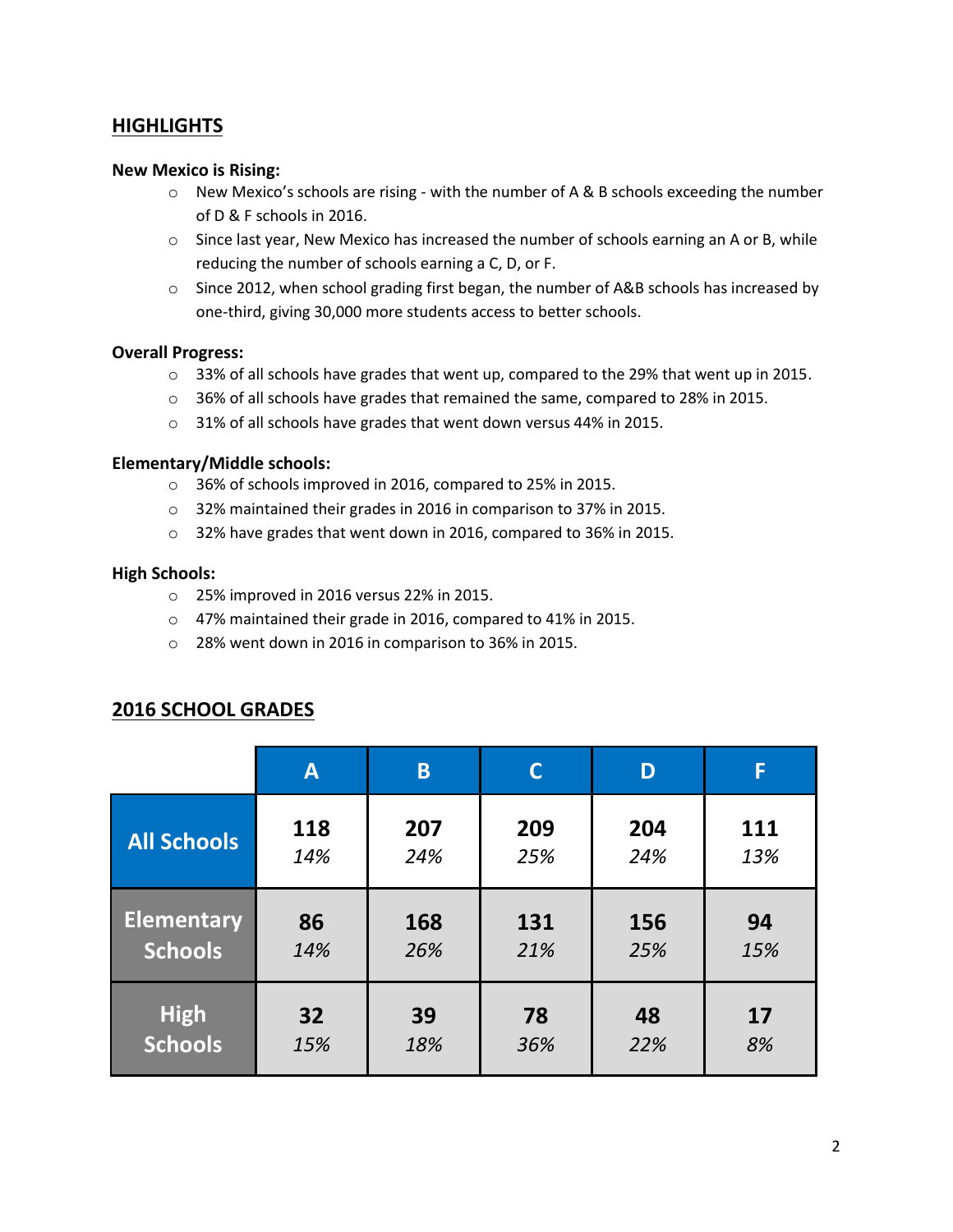#### **COMPARING 2016 TO 2015**



#### **SCHOOLS INCREASING BY 3 LETTER GRADES OR MORE IN 2016**

| <b>District</b>                       | <b>School</b>                        | 2015 | 2016         |
|---------------------------------------|--------------------------------------|------|--------------|
| Gadsden Independent Schools           | <b>Desert View Elementary</b>        | F    | A            |
| <b>Melrose Public Schools</b>         | Melrose Junior                       | D    | A            |
| <b>Silver Consolidated Schools</b>    | Sixth Street Elementary              | F    | <sub>B</sub> |
| Lovington Municipal Schools           | <b>Taylor Middle</b>                 | F    | <sub>B</sub> |
| <b>Hobbs Municipal Schools</b>        | Coronado Elementary                  | D    | A            |
| <b>Hobbs Municipal Schools</b>        | <b>Highland Junior</b>               | F    | <sub>B</sub> |
| <b>Hobbs Municipal Schools</b>        | Mills Elementary                     | F    | <sub>B</sub> |
| <b>Hobbs Municipal Schools</b>        | Will Rogers Elementary               | F    | <sub>B</sub> |
| <b>Gallup McKinley County Schools</b> | <b>Crownpoint Middle</b>             | D    | A            |
| <b>Cloudcroft Municipal Schools</b>   | <b>Cloudcroft Elementary</b>         | D    | A            |
| Espanola Public Schools               | Eutimio Salazar Elementary           | F    | <sub>B</sub> |
| Espanola Public Schools               | San Juan Elementary                  | F    | <sub>B</sub> |
| <b>Socorro Consolidated Schools</b>   | San Antonio Elementary               | F    | <sub>B</sub> |
| Los Lunas Public Schools              | Valencia Elementary                  | D    | A            |
| Los Lunas Public Schools              | Raymond Gabaldon Elementary          | D    | A            |
| Los Lunas Public Schools              | Los Lunas Middle                     | F    | <sub>B</sub> |
| Gadsden Independent Schools           | Alta Vista Early College High School | F    | <sub>B</sub> |
| <b>State Charters</b>                 | <b>Explore Academy</b>               | D    | A            |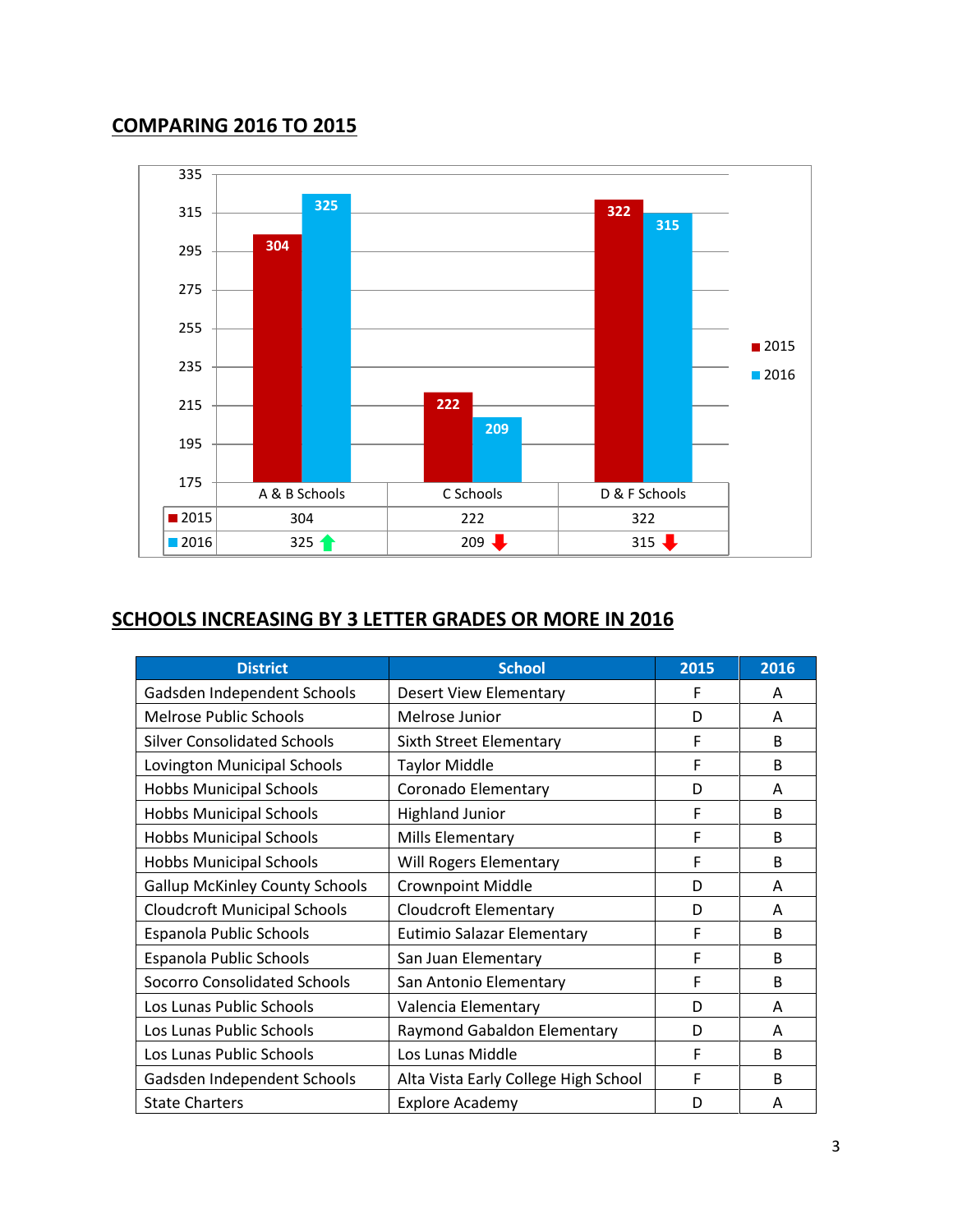

# *2016 School Grades Celebrating Success, Interpreting the Reports*



**Hanna Skandera Hanna Skandera Secretary of Education Secretary of Education**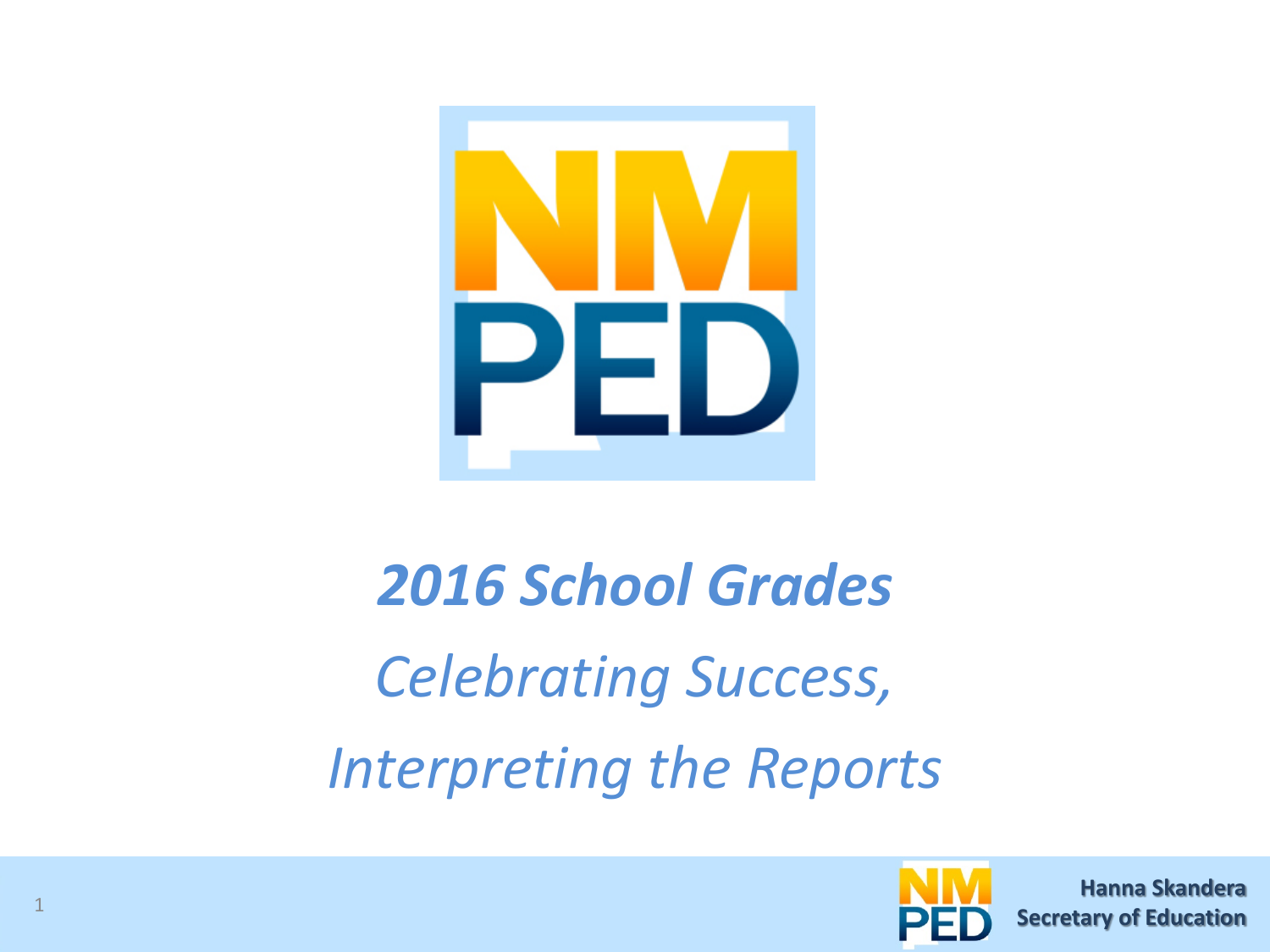# **Important Factors For Consideration**

## **□** Includes Multiple Assessments

- **☆ PARCC**
- **\*** NMAPA
- ❖ DIBELS (K-2)
- **❖ SPANISH LANGUAGE ARTS (SBA)**
- **□ PARCC transition & the weight of** student proficiency and growth
- $\Box$  Student Growth is highly valued in several indicators at all levels

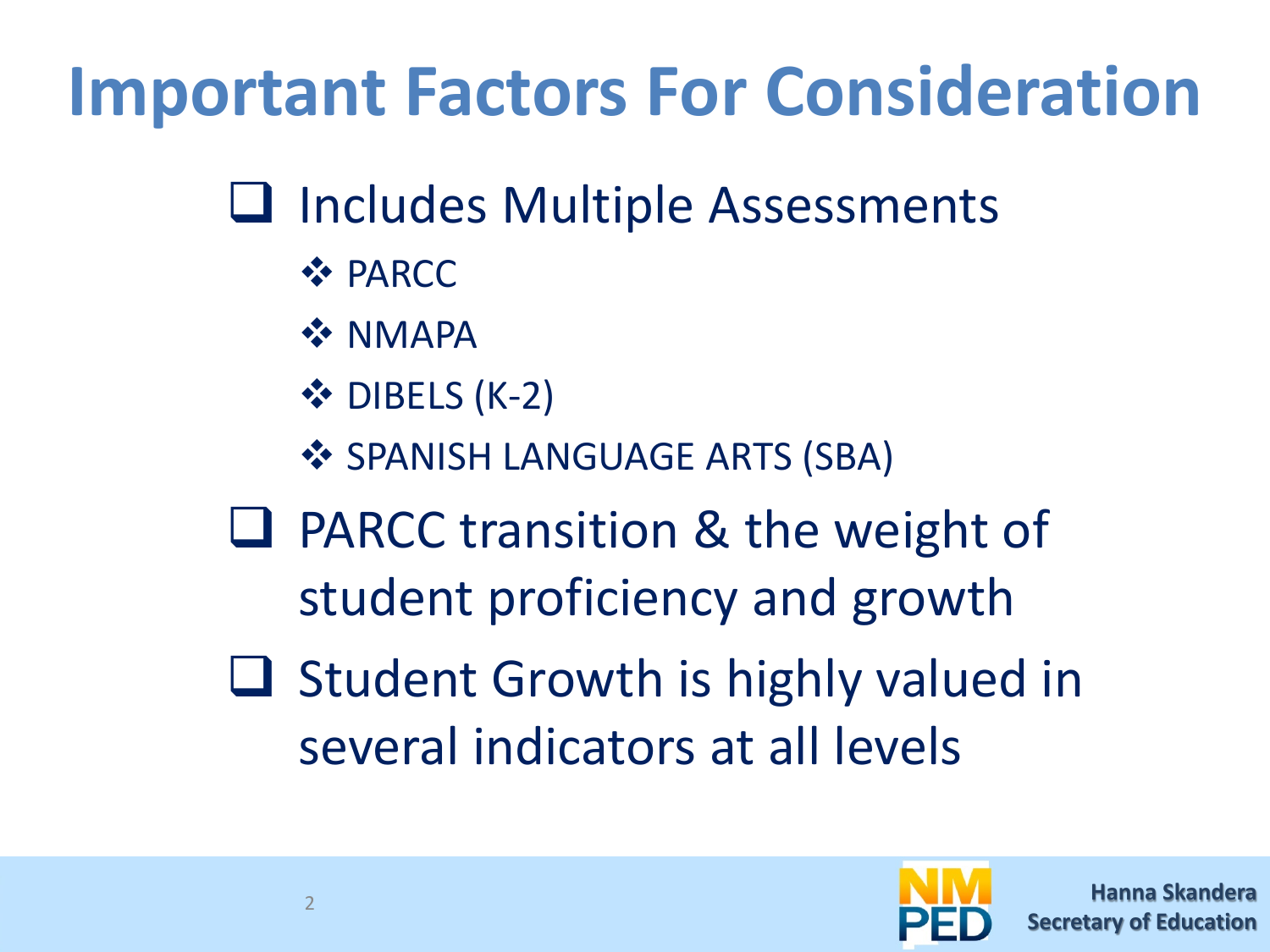## Reading (ELA) Proficiencies

|                   | 2015 | 2016 | <b>Change</b> |
|-------------------|------|------|---------------|
| <b>PARCC Only</b> | 17.1 | 28.8 | $+11.7$       |
| All Assessments   | 37.2 | 46.2 | $+9.0$        |

Students taking all eligible assessments are used for School Grading -- PARCC, NMAPA, DIBELS, and SBA Spanish Language Arts.



**Hanna Skandera Secretary of Education**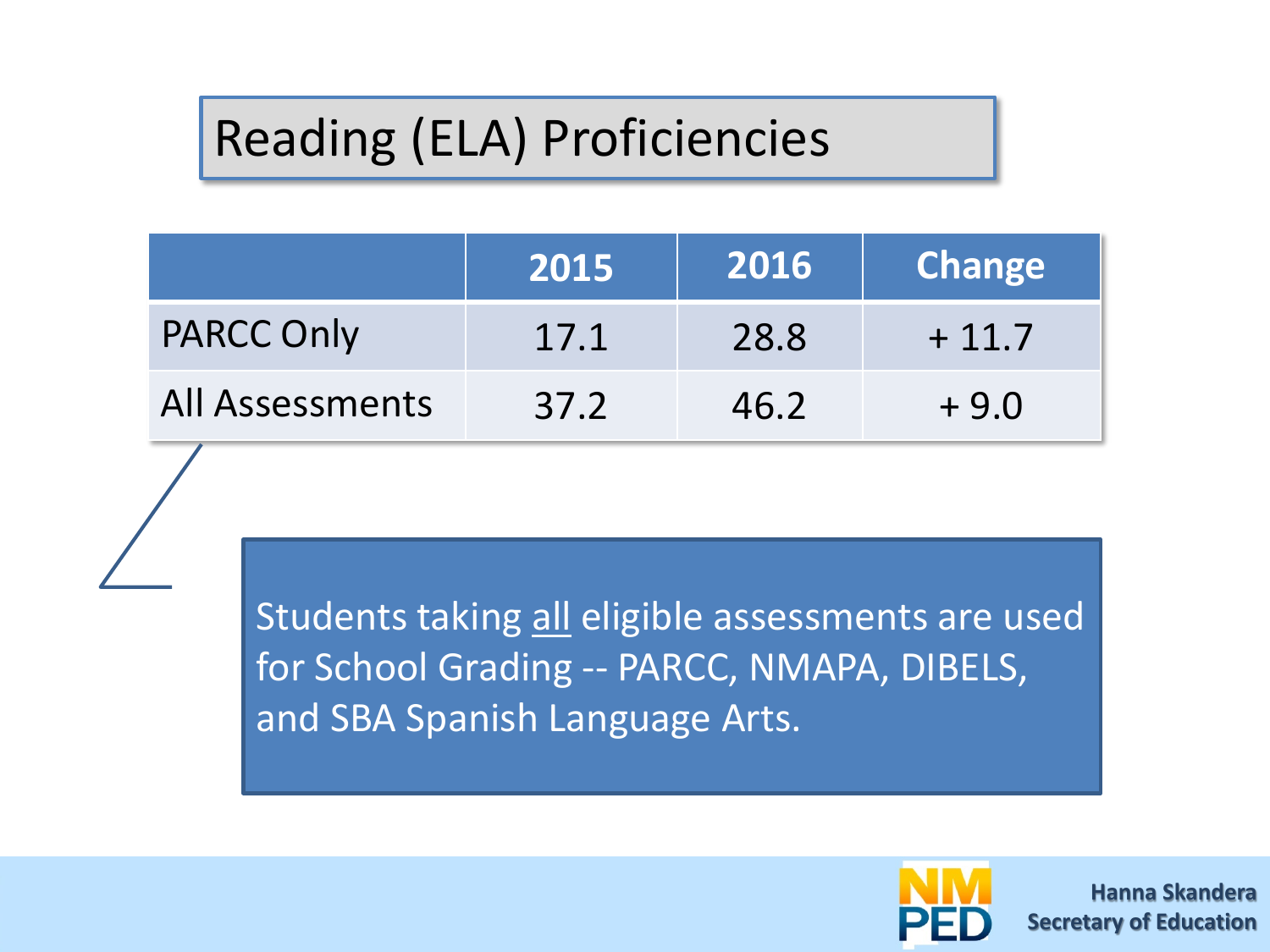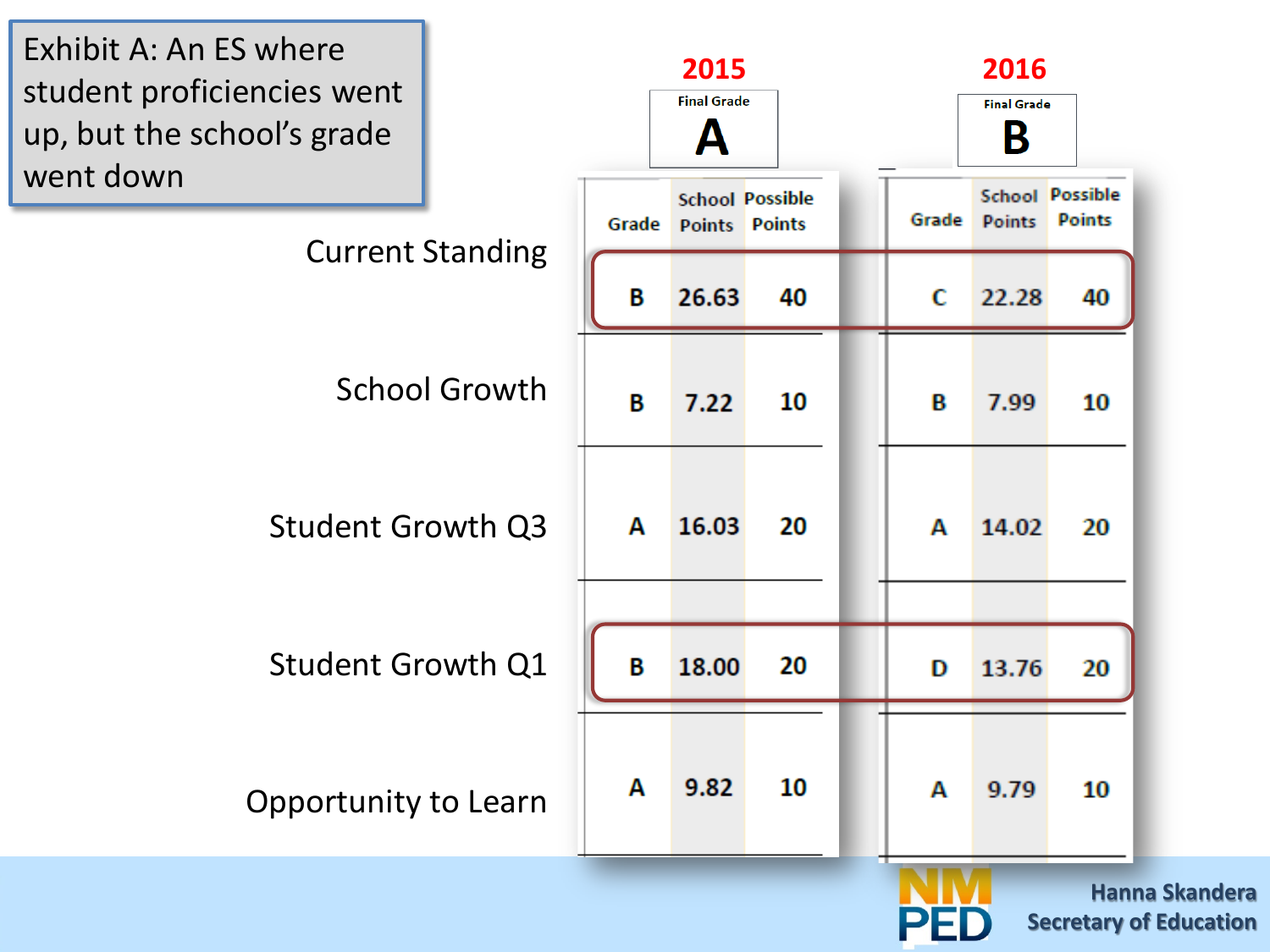### How did the change in weighting of *Current Standing* affect a school's score in ELA/Reading?

|                        | 2015<br><b>Points</b> | <b>Possible</b><br><b>Points</b> | 2016<br><b>Points</b> | <b>Possible</b><br><b>Points</b> |
|------------------------|-----------------------|----------------------------------|-----------------------|----------------------------------|
| Proficiency            | 2.79                  | 7.5                              | 4.62                  | <b>10</b>                        |
| <b>VAM</b><br>(Growth) | 9.71                  | 12.5                             | 4.75                  | <b>10</b>                        |
| <b>Total</b>           | 12.5                  | 20                               | 9.37                  | 20                               |
|                        |                       |                                  |                       |                                  |

Dramatic growth paid off more in 2015 with extra points awarded to GROWTH



The same weighting scheme applied in 2015 would have given the school a total of 11.7 points this year.

While it was still short of what the school earned last year in terms of School Grades, it reflects positive and important growth.



**Hanna Skandera Secretary of Education**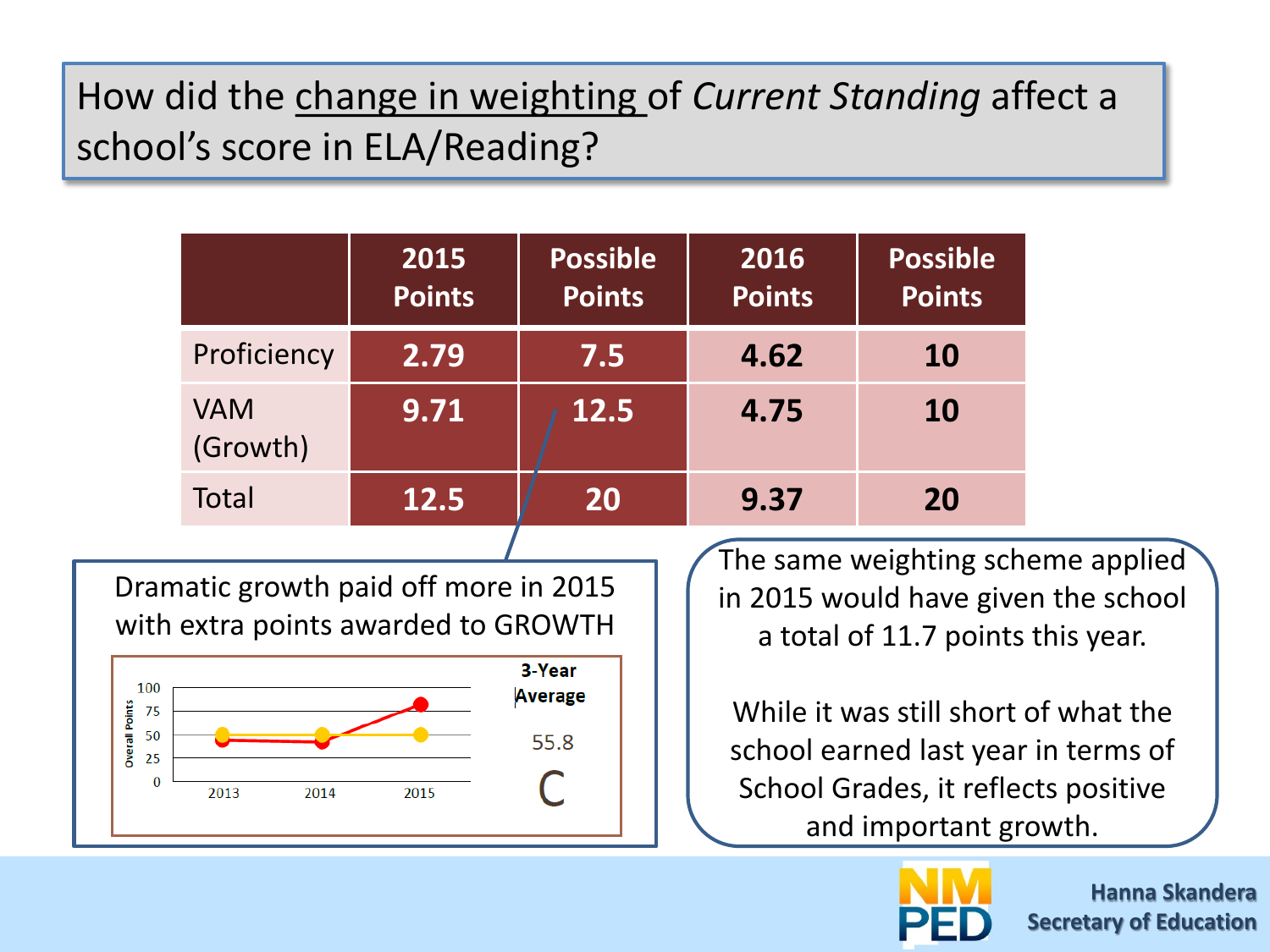

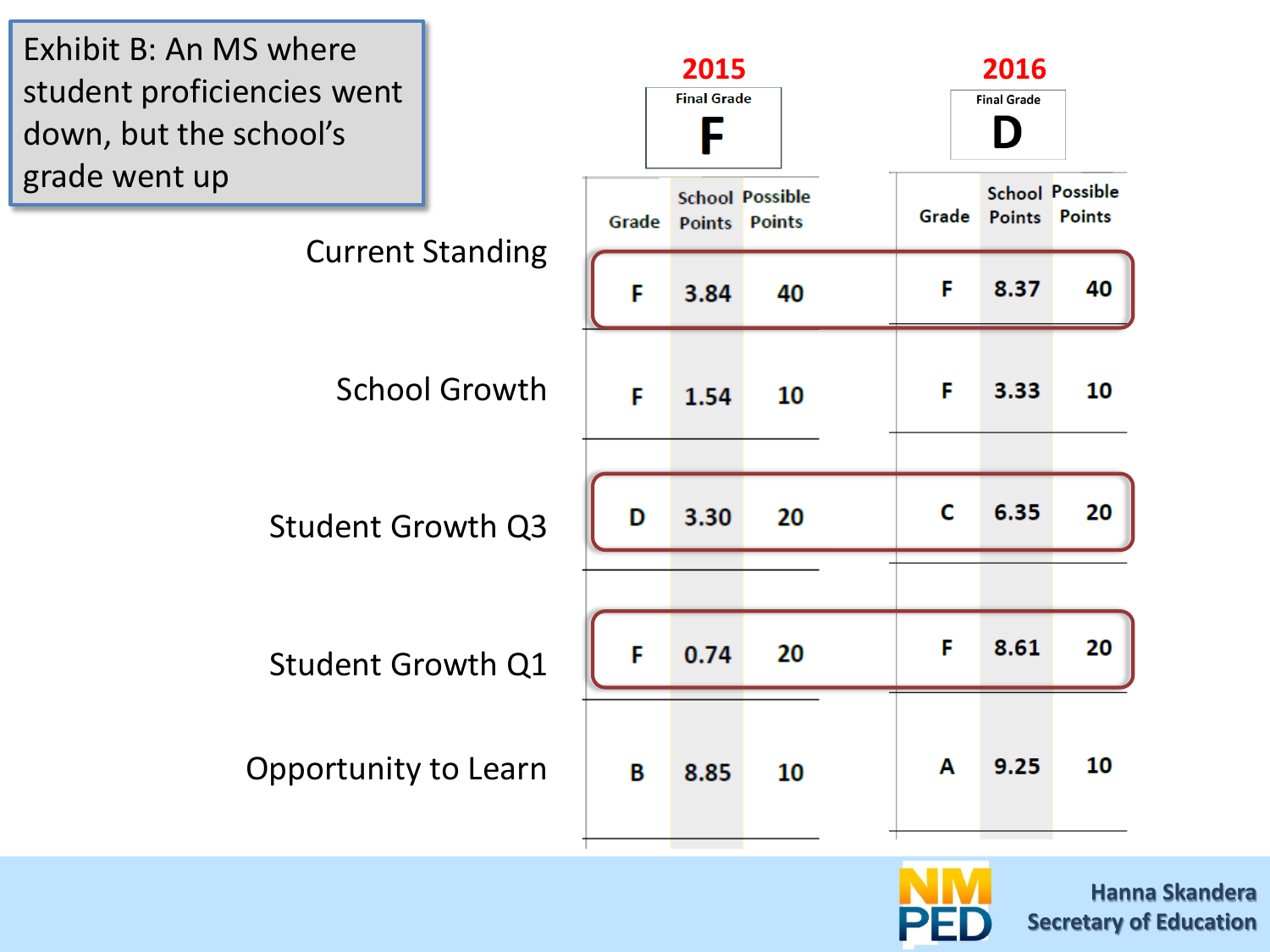### How did the ongoing emphasis on growth impact a school's combined scores in ELA/Math? (within "Current Standing")

|                                   |                                   | 2015<br><b>Points</b>   | <b>Possible</b><br><b>Points</b> | 2016<br><b>Points</b>                                                                                         | <b>Possible</b><br><b>Points</b>                                                                                                        |  |
|-----------------------------------|-----------------------------------|-------------------------|----------------------------------|---------------------------------------------------------------------------------------------------------------|-----------------------------------------------------------------------------------------------------------------------------------------|--|
|                                   | Proficiency                       | 2.10                    | 15                               | 2.59                                                                                                          | 20                                                                                                                                      |  |
|                                   | <b>VAM</b><br>(Growth)            | 1.74                    | 25                               | 5.77                                                                                                          | 20                                                                                                                                      |  |
|                                   | Total                             | 3.84                    | 40                               | 8.37                                                                                                          | 40                                                                                                                                      |  |
|                                   | Dramatic growth in student growth | produced a higher grade |                                  | The same weighting scheme applied<br>in 2015 would have given the school<br>a total of 9.12 points this year. |                                                                                                                                         |  |
| 100<br>75<br>50<br>25<br>$\bf{0}$ | 2015<br>2014                      | 2016                    | 3-Year<br><b>Average</b><br>38.9 |                                                                                                               | This school's improved growth<br>scores means they improved their<br>Current Standing total. Such growth<br>could impact Q1/Q3 as well. |  |

**Overall Points** 



**Hanna Skandera Secretary of Education**